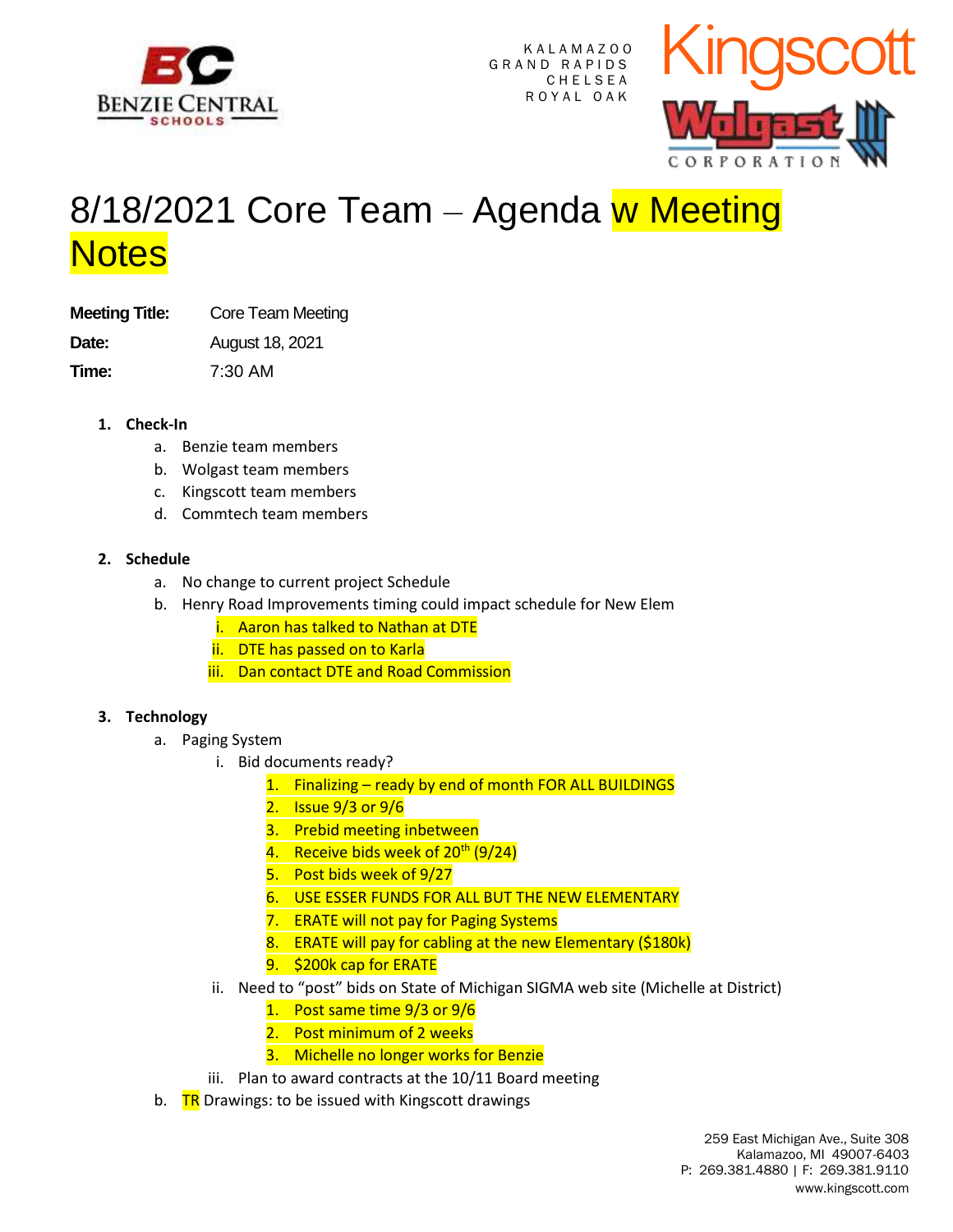

K A L A M A Z O O GRAND RAPIDS **CHELSEA** R O Y A L O A K



- c.  $TC$  Drawings: to be issued separately
- d. Budget / Scope:
	- i. Bret sent a DD estimate to Wolgast/Kingscott
	- ii. More than original \$750k planned for the bond
	- iii. REVIEW TECH ESTIMATEAT NEXT CORE TEAM MEETING
	- iv. Video Security included?; Are we added onto existing systems?
		- 1. 55 cameras total; security at each building
	- v. Door Access included?; Are we adding onto existing systems?
		- 1. Panel and card readers at every building; majority at New Elm and New Transp
		- 2. Incudes new CR audio at all classrooms
		- 3. Includes new HS Cafeteria audio system
		- 4. Includes sound systems for big spaces in new elementary
		- 5. COST FOR PATHWAYS should be in Wolgast Estimate
- e. Other technology items?
	- i. HS Weight Room: how much video capability needed in the space?
		- 1. (2) 65" LCD's included in TECH BUDGET
			- 2. (8) speakers with amplifier included also
			- 3. Amiee thinking DELETE LCD's
			- 4. Also may not need speakers

#### **4. Communication**

- a. 8/9 Board Meeting: any follow up?
	- i. Chris no negative feedback
	- ii. Nicki Board seems good
	- iii. Amiee not as much detail on the next presentation
- b. 9/2 Open houses: display images on 30" x 42" boards
	- i. Kingscott working on
		- 1. one board with all building "design" information
		- 2. one board specific to each building
	- ii. Send Amiee flat sheets only (she will clip on to foam core boards)
	- iii. Amiee: do you need extra foam core boards? **SEND 4 32 x 38**
	- iv. BOARDS DUE NEXT THURSDAY
- c. 9/13 Board Meeting: present "Options" to the Community for input
	- i. In person meeting; 6:00pm Community; 7:00pm Board
	- ii. Overall update on all projects
	- iii. Kingscott can set up in the Board room

#### **5. Design Process**

- a. New Elementary
	- i. Kingscott Team issued Design Development (DD) documents
	- ii. Wolgast Team working on the DD Cost Estimate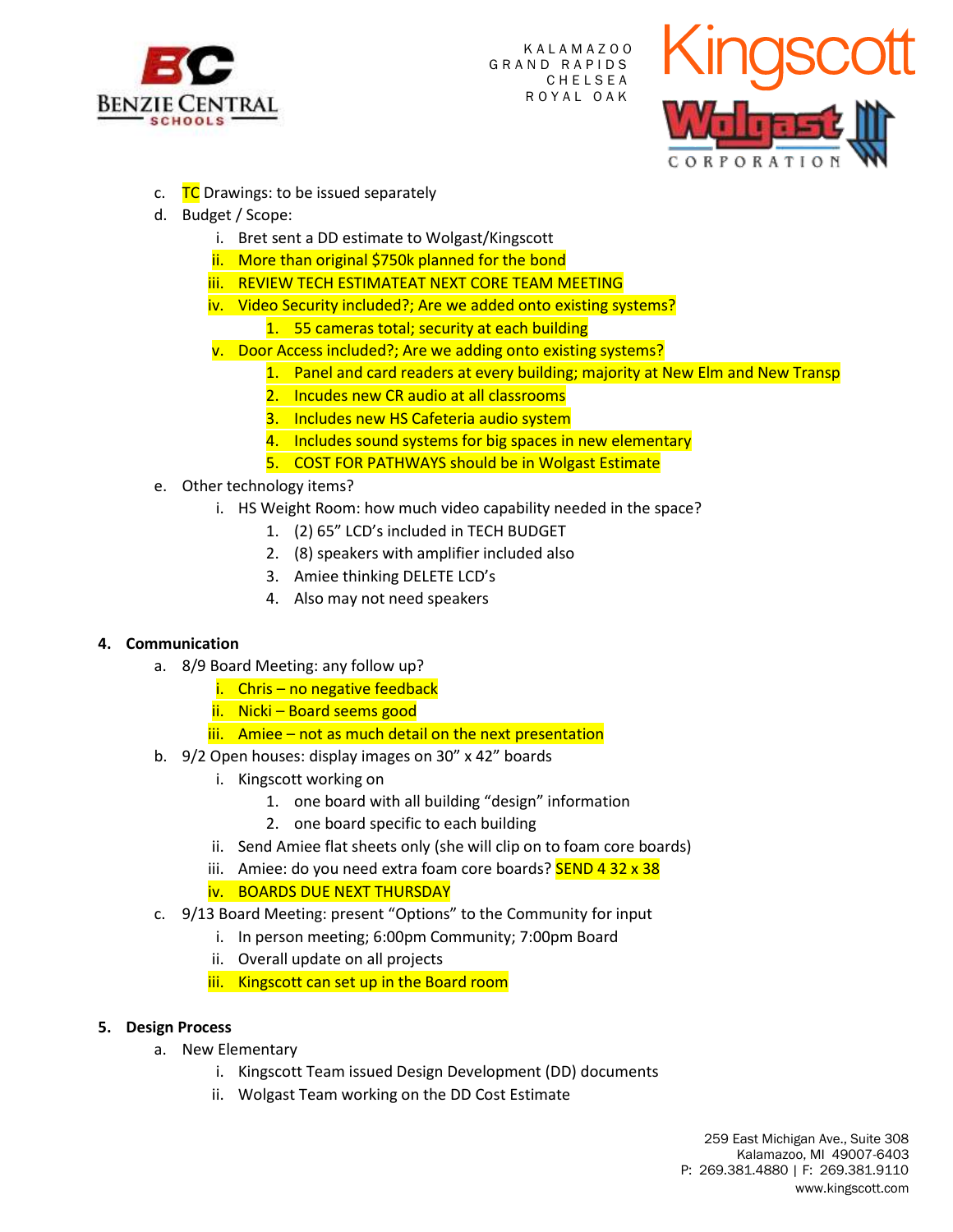

K A L A M A Z O O GRAND RAPIDS C H E L S E A R O Y A L O A K



- iii. Reminder: exterior materials & colors: (2) options reviewed and approved on 8/9
- iv. Reminder: interior materials & colors: (2) options reviewed and approved on 8/9
- v. Henry Road Improvements / DTE / Road Commission
	- 1. Aaron sent road "profiles" to DTE; no response yet…
	- 2. Revised site design eliminates the north crossing of the gas line
	- 3. Aaron created PLAN B concept (if we need to build road on School property)
	- 4. Cost could be additional \$800,000 magnitude for PLAN B
	- 5. PLAN C (for consideration…) relocate the New Elem to the South to reduce cost
		- a. John presented SOUTH option concept site plan
		- b. Playgrounds 700' from road; could add a fence on west side
		- c. Parking and Bus loop work the same
		- d. Relocate soccer and practice football fields to the north
		- e. PLAN C is viable… but District is not excited about this option
			- i. Disadvantage: buses sharing drive with students
			- ii. Soccer field relocation cost \$300k
			- iii. No real trees near playground
			- iv. Eliminating a lot of football practice space
			- v. Extending utilities creates flexibility for future site expansion
		- f. Precedent: Lake Ann Road was paved by Road Commission
		- g. Soil borings / Any bad soil at proposed south location?
		- h. Contingency for new elem is set at \$1.3m
		- i. 10% contingency is good until new building gets out of the ground; then reduce to 5%
		- j. PLAN C do not share at this point beyond the Core Team
- vi. County Health Department update
	- 1. Health department vs EGLE; working through it
		- a. Health department says septic field review in not their jurisdiction; they say EGLE is the authority
		- b. EGLE says septic in the County Health Departments jurisdiction
		- c. Kingscott working to get a letter from EGLE to the County telling them Septic for Benzie Schools is the county's jurisdiction
		- d. Health Dept contact: Mark Grossnickle
- b. Lake Ann Elem
	- i. Kingscott team proceeding with Construction Documents (CD)
	- ii. Review (DD) cost estimate
		- 1. Always going to be over budget due to added remodeling scope (not part of original bond budget)
		- 2. 10.7% over budget at SD estimate
		- 3. 26% over budget at DD estimate: large footings for retaining walls, additional fire alarm work, one additional UV to replace at remodeled area (former Computer Lab)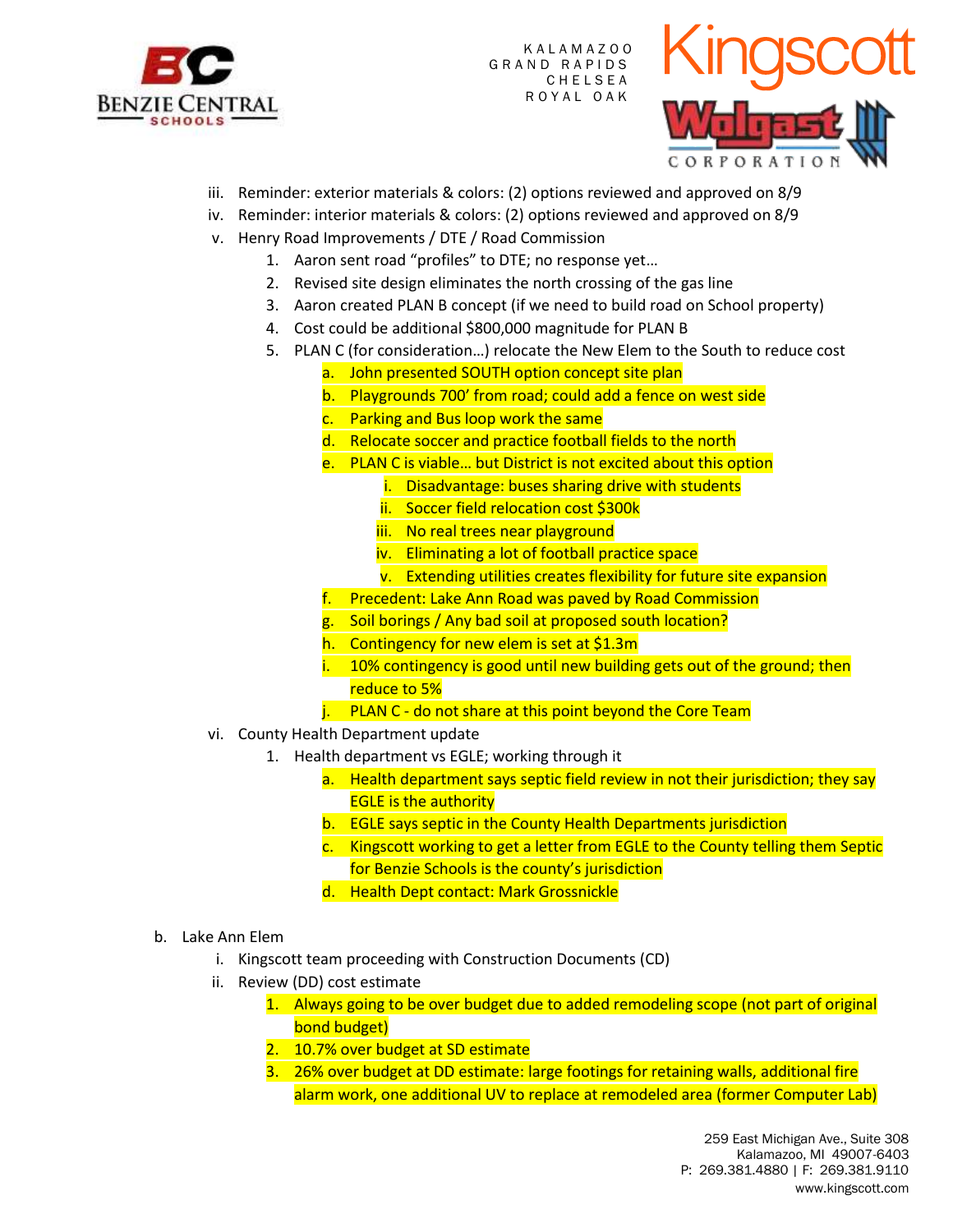

K A L A M A Z O O GRAND RAPIDS C H E L S E A R O Y A L O A K



- 4. Reduce casework make an Alternate
- 5. Wolgast recommends going out for bid as is
- 6. Projecting \$80,000 overage including all our contingency money
- 7. Unused 2021 SF money can be directed toward this project (approximately \$50k)
- c. HS Addition & Locker Room Remodeling
	- i. Kingscott Team issued Design Development (DD) documents
	- ii. Wolgast Team working on the DD Cost Estimate
	- iii. South parking lot:
		- 1. District would like to add the new exit drive for the "Parent" loop
		- 2. District is willing to scale back interior work scope / finishes
		- 3. Wolgast SF budget money is planned to be used for this. Kingscott to identify the scope in more detail on future drawings / documents. SF Budget is \$604,000. Full depth west approach, mill and surface main lot and bus loop, replace concrete sidewalks, replace walks at parent drop, full depth NE drive… KRIS HAS A DETAILED LIST / DESCRIPTION OF WORK
		- 4. Kris recommends delaying this work to end of the Bond Projects so we have clarify on remaining budget dollars
		- 5. Amiee would like the HS south lot done with the Transportation Building Work; can wait on the student lot because that lot will be impacted (chewed up) with the HS Addition work
		- 6. Betsie Valley 2021 parking lot work cost was \$126,000 for reference.
- d. Transportation Building
	- i. Kingscott team proceeding with Construction Documents (CD)
	- ii. Wolgast team working on Design Development (DD) cost estimate
- e. Betsie Valley Remodeling (Phase 2)
	- i. Kingscott team proceeding with Design Development (DD)
	- ii. Reminder: District would like to improve the front canopy if budget allows; replace front doors; maybe some new landscaping, etc.
	- iii. Question: existing cabinet unit heaters (CUH's) are floor mounted; floor or ceiling mounted preferred for the new ones? New supply lines are coming from overhead.

# 1. Mike would like new units to be floor mounted

- iv. Question: fan on the roof replaced often; is this the Kitchen fan? Is there a recent P.O. so we can match the new fans?
	- 1. Fan in question is near the Kindergarten Room.
	- 2. It is replaced often due to ice damage.
	- 3. Mike and Kris had conversation with Roofing Contract to prevent further ice damage in the future.
	- 4. Mike prefers all roof fans to be from the same manufacturer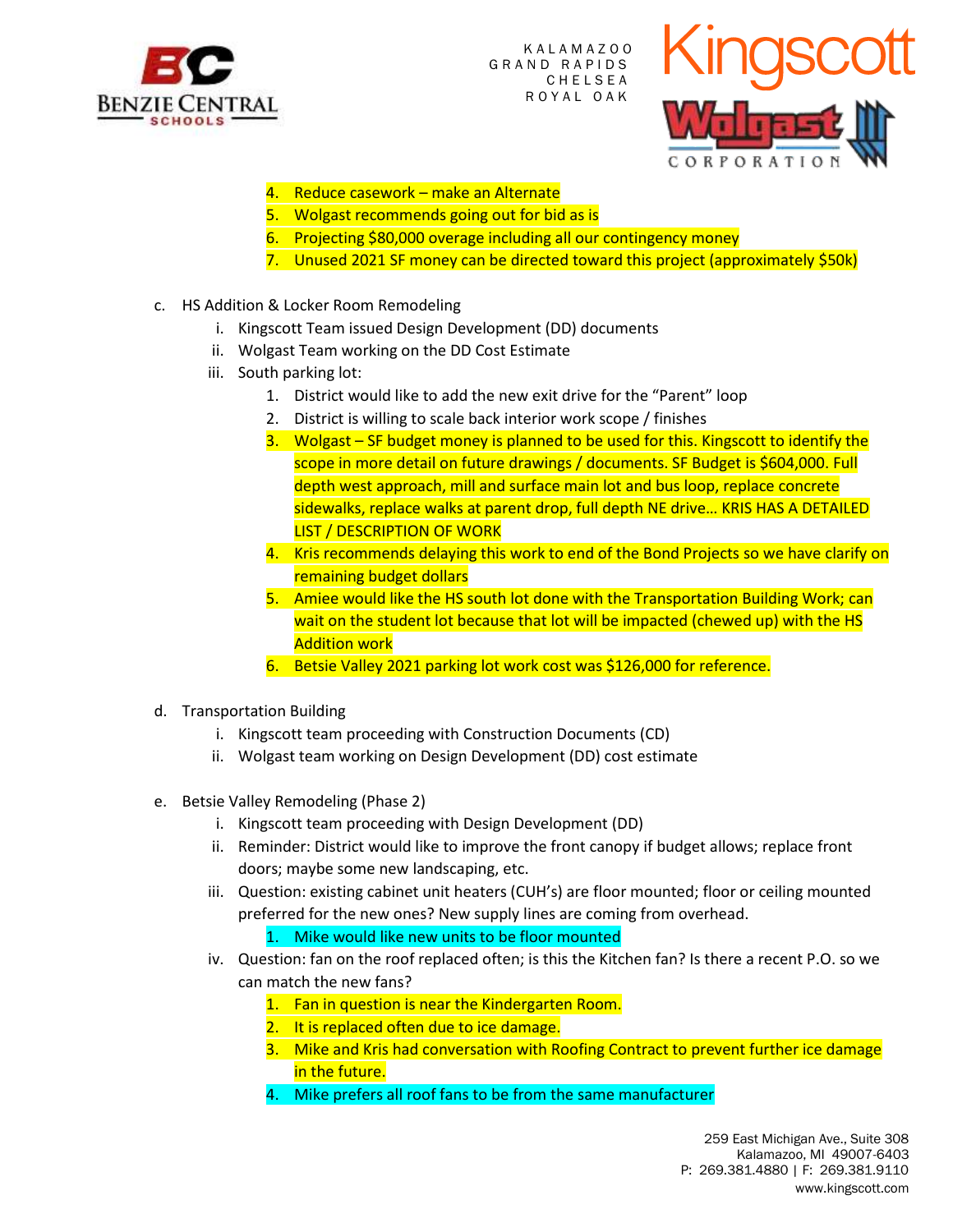

K A L A M A Z O O GRAND RAPIDS **CHELSEA** R O Y A L O A K



- f. HS / MS Remodeling (Phase2)
	- i. Kingscott proceeding with Design Development (DD)
	- ii. Schedule Items
		- 1. Servery Expansion: Can this happen earlier than Summer 2022? 16-week lead time for aluminum storefront and glass…
			- a. Remodeling can't happen until Summer of 2022 due to material lead time and State BCC/BFS plan review timeline
			- b. District has a plan for using tables to block off / define the serving line area in the interim.
		- 2. Cafeteria Remodeling: Can this happen Summer 2022 (not 2023)
			- a. Yes plus servery expansion.
			- b. Wolgast/Kingscott to discuss phasing strategy for the construction
		- 3. Science Classroom Remodeling: Can this happen Summer 2022 (not 2023) a. Yes.
			- b. Wolgast/Kingscott to discuss phasing strategy for the construction
	- iii. Question: existing cabinet unit heaters (CUH's) are floor mounted; floor or ceiling mounted preferred for the new ones? New supply lines are coming from overhead.
		- 1. Mike would like new units to be floor mounted
	- iv. Question: New Conference Room (where corridor is restored); Do you want new heating / cooling unit for this space?
		- 1. Mike wants to reuse the existing cooling only RTU (unit is pretty new)
		- 2. Add something else for heat (maybe just fin tube?)
	- v. Question: Sheriff's Office; has a small window A/C unit now; Do you need new A/C?
		- 1. Mike wants air conditioning in the space but has to be something other than a window unit
	- vi. Question: has Roto Rooter scoped the existing cast iron sanitary lines? NOT YET.
		- 1. Roto Rooter has not scoped the lines yet; they are scheduled to come out
		- 2. Flo meters being installed so we can measure water usage (for Septic Field design)

#### **6. Other Items**

- a. Update on current Sinking Fund project progress
	- i. Betsie Valley
		- 1. Parking lot is complete
		- 2. 3 punch list items: working on them
	- ii. Lake Ann: pumps and VFD's
		- 1. VFDs arrived; pumps arrived yesterday
		- 2. Glycol fill system: still needs to happen
		- 3. Exhaust venting thru roof to be done next week